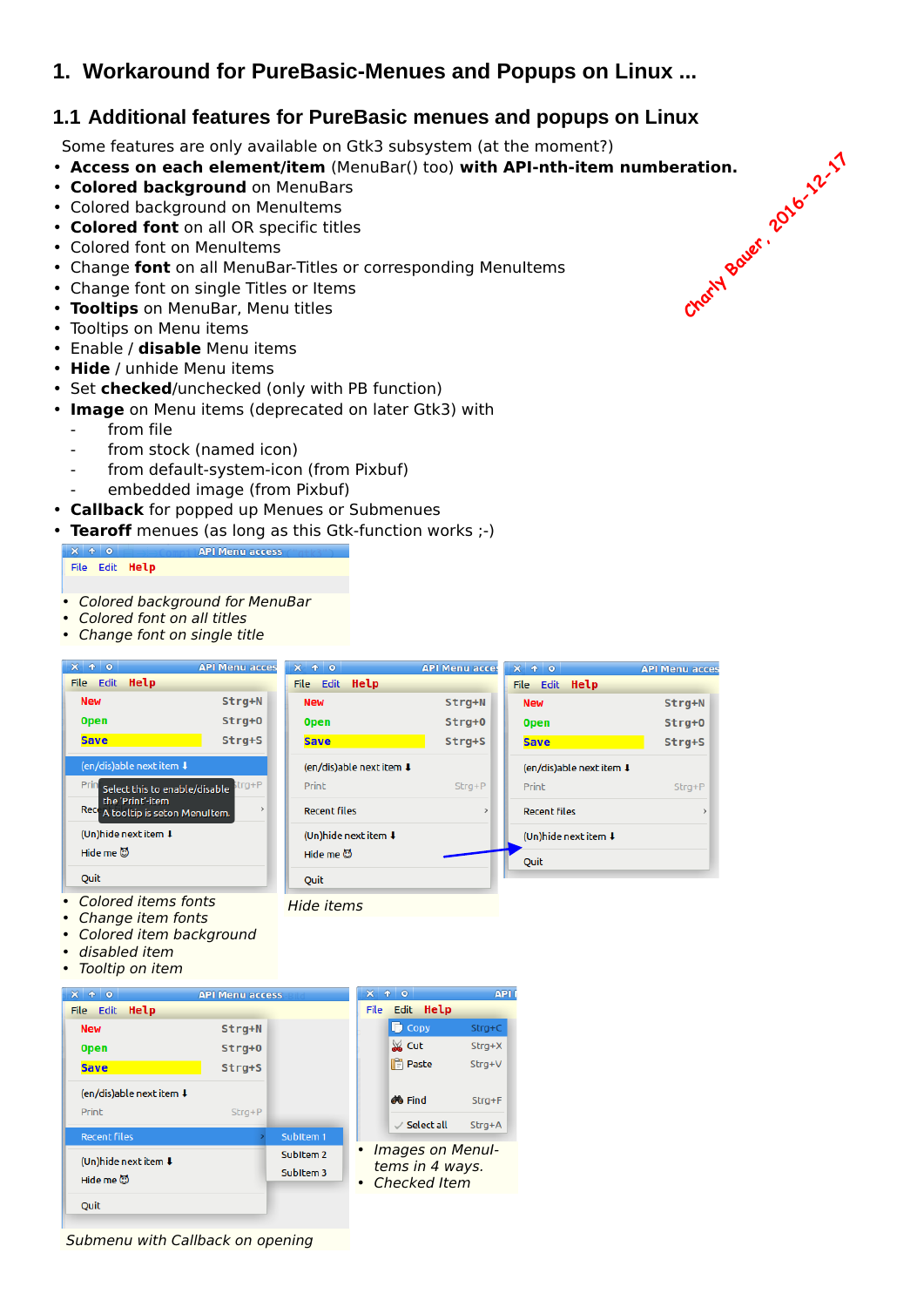|                         |  |                | <b>API Menu</b> |
|-------------------------|--|----------------|-----------------|
|                         |  | File Edit Help |                 |
|                         |  | Help           | F1              |
|                         |  | About          |                 |
| Changed title font with |  |                |                 |

- *automatically changed fonts on all corresponding MenuItems*
- *• Colored single title foreground*



- *• Tearoff-Menu on Edit-Menu*
- *• Tooltip on Title*
- *• Callback on Edit menu opening*

| $X = 0$                                                                                                                                                        | Debug Output - Menu ItemAccess2 .pb |
|----------------------------------------------------------------------------------------------------------------------------------------------------------------|-------------------------------------|
|                                                                                                                                                                | Copy all                            |
| Titles: 3                                                                                                                                                      |                                     |
| Title: 153547640 = File, has Menu: 154800584                                                                                                                   |                                     |
| Title: 153548720 = Edit, has Menu: 154801352                                                                                                                   |                                     |
| Title: 154813056 = Help, has Menu: 154801736                                                                                                                   |                                     |
| $\mathsf{Title: 0 = .}$ has Menu: 0                                                                                                                            |                                     |
| File<br>items: 13<br>Edit<br>items: 7                                                                                                                          |                                     |
| Help items: 2                                                                                                                                                  |                                     |
| Recent files items: 3                                                                                                                                          |                                     |
| Item: 154812624 = '' in Title: 'Edit', Type= GtkSeparatorMenuItem, checked= 0<br>Item: 154804768 = 'Open' in Title: 'File', Type= GtkImageMenuItem, checked= 0 |                                     |
| Item: 154792352 = 'Select all' in Title: 'Edit', Type= GtkCheckMenuItem, checked= 1                                                                            |                                     |

*Query many Menu and Item infos*

| l o | <b>API Popup access</b>                    |               |
|-----|--------------------------------------------|---------------|
|     | Onen Popun wileytended features<br>$9$ New | Strg+N        |
|     | <b>Open</b>                                | Strg+0        |
|     | + Save                                     | Strg+S        |
|     | (en/dis)able next item 4                   |               |
|     | Print                                      | $Strg+P$      |
|     | <b>Recent files</b>                        | $\mathcal{P}$ |
|     | Hide next items 1                          |               |
|     | 4 Hide me ③                                |               |
|     | ↓ Hide me too ◎                            |               |
|     | <b>X</b> Quit                              |               |
|     | Embedded Image w. required decoder.        |               |

*Popup with extended features*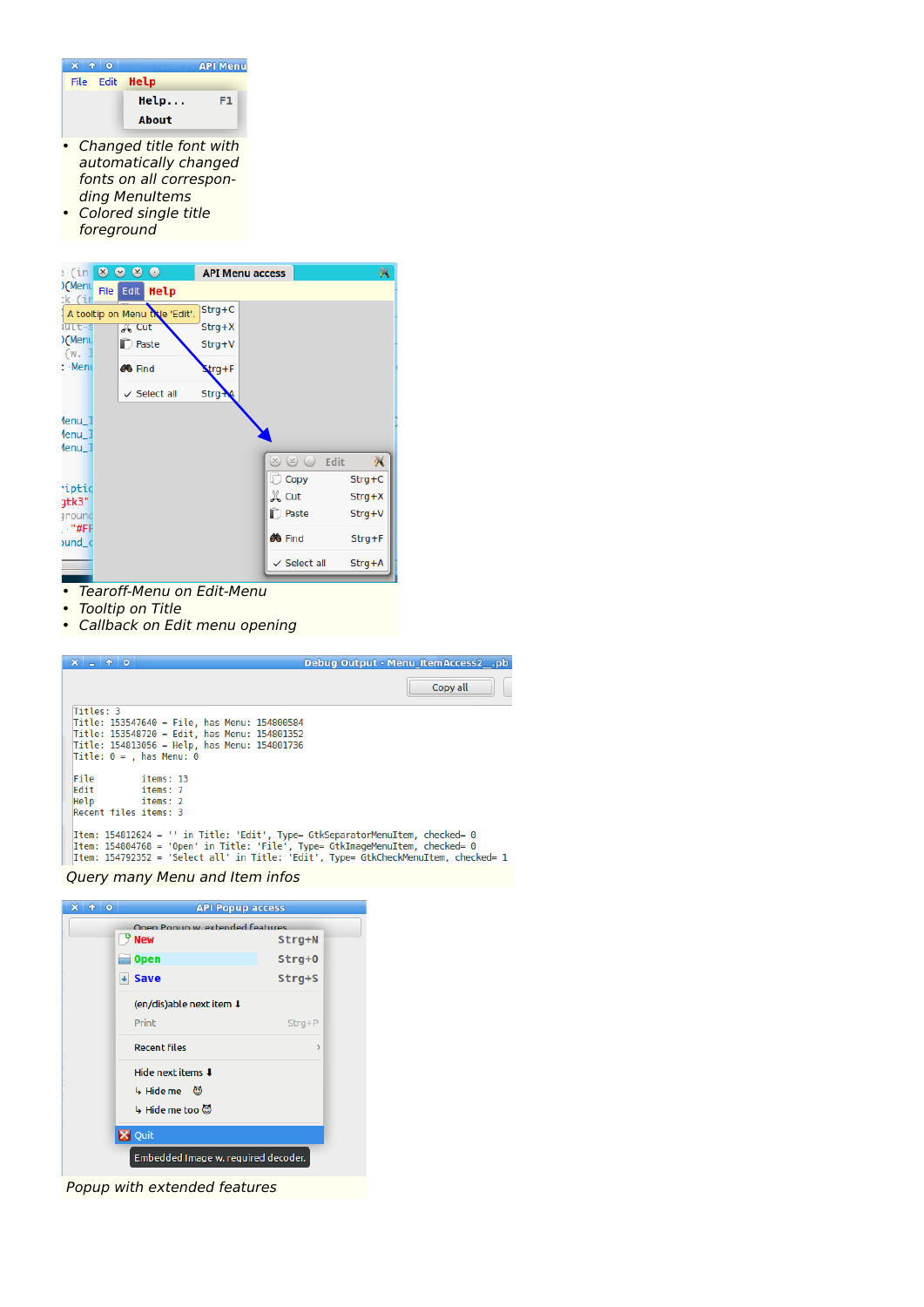# **1.2 Access on tiltes and items as tree with indices:**

- MenuBar with titles: 0 ... n
- Menues on tiltes: 0 ... n
- Items in Menues
- Submenüs on MenuItems: 0 ... n
- → Submenüs on MenuItems: 0 ... n ...

The **nthItem** (marked with '0...n') is the consecutive number (or position, beginning with '0') within each menu. It start with '0' on each menu, PB-Menu MenuBars() are counted too!

### **1.3 Examples how to get pointer to menu OR popup elements**

In the case of Popups, one can spare out the expression "**Menu\_GetItemMenu(**Menu\_ItemID(Menu-ID(#Menu),0...n)**)**" and set **MenuID(#Popup)** instead, cause you dont't the the MenuBar with titles!

### **1.3.1 The main menu (PureBasic menu)**

# **Menu:**

**MenuID(#Menu)**

= MenuBar (NOT PB MenuBar which is a SeparatorMenuItem ;-)

### **1.3.2 A title item**

**Menu: Menu\_ItemID(** MenuID(#Menu)**, 0...n)**

### **1.3.3 Menu from title item = popup**

```
Menu:
Menu_GetItemMenu( Menu_ItemID(MenuID(#Menu), 0...n) )
Popup:
MenuID(#Popup)
```
### **1.3.4 Item in menu from title item OR Popup item**

```
Menu:
Menu_ItemID( Menu_GetItemMenu(Menu_ItemID(MenuID(#Menu), 0...n)), 0...n)
Popup:
Menu_ItemID( MenuID(#Popup), 0...n)
```
### **1.3.5 Submenu on item in menu from title item OR Popup Submenu on item**

```
Menu:
Menu_GetItemMenu( Menu_ItemID(Menu_GetItemMenu(Menu_ItemID(MenuID(#Menu), 0...n)),
0...n) )
Popup:
Menu_GetItemMenu( Menu_ItemID(MenuID(#Popup), 0...n) )
```
## **1.4 Examples how to get infos from menu elements**

### **1.4.1 A menu title label (text)**

**Menu\_GetItemLabel(** Menu\_ItemID(MenuID(#Menu), 0...n) **)**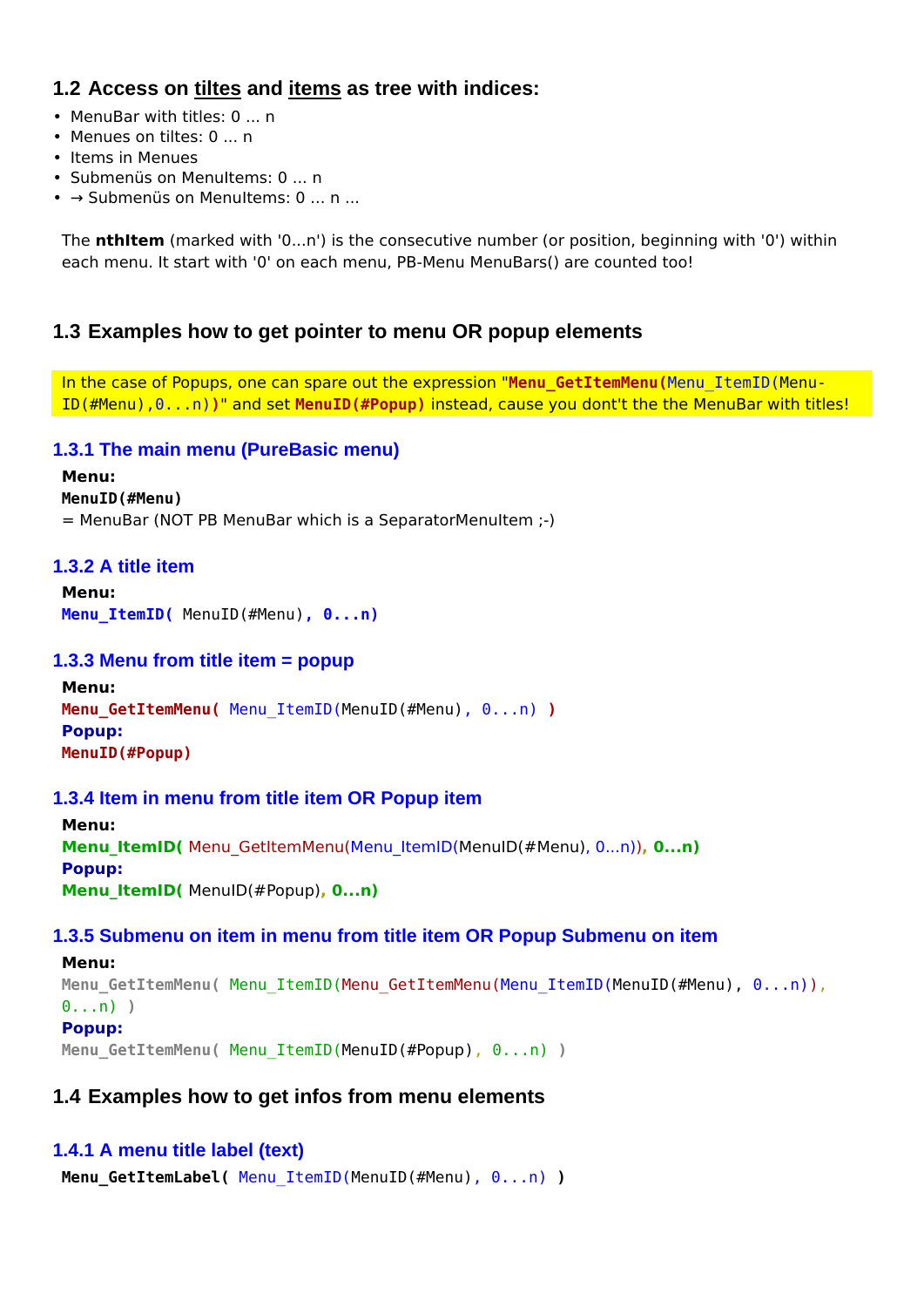### **1.4.2 A menu item label (text) OR popup label**

```
Menu:
Menu_GetItemLabel( Menu_ItemID(Menu_GetItemMenu(Menu_ItemID(MenuID(#Menu), 0...n)),
0...n) )
Popup:
Menu_GetItemLabel( Menu_ItemID(MenuID(#Popup), 0...n) )
```
### **1.4.3 Menu item type OR popup item type (GtkName)**

```
Menu:
Menu GetItemType( Menu ItemID(Menu GetItemMenu(Menu ItemID(MenuID(#Menu), 0...n)),
0...n) )
Popup:
Menu_GetItemType( Menu_ItemID(MenuID(#Popup), 0...n) )
```
### **1.4.4 Menu- OR popup item visibility ('hide'-state)**

```
Menu:
Menu_GetItemInvisible( Menu_ItemID(Menu_GetItemMenu(Menu_ItemID(MenuID(#Menu),
0...n)), 0...n) )
Popup:
Menu_GetItemInvisible( Menu_ItemID(MenuID(#Popup), 0...n) )
```
## **1.5 Examples how to set an item property**

### **1.5.1 Set menu item OR popup item visibility ('hide'-state)**

```
Menu:
Menu_SetItemInvisible( Menu_ItemID(Menu_GetItemMenu(Menu_ItemID(MenuID(#Menu),
0...n)), 0...n), #True )
Popup:
Menu_SetItemInvisible( Menu_ItemID(MenuID(#Popup), 0...n), #True )
```
### **1.5.2 Set menu item OR popup item image**

```
Menu:
Menu SetItemImage( Menu ItemID(Menu GetItemMenu(Menu ItemID(MenuID(#Menu), 0...n)),
0...n), *Image )
Popup:
Menu_SetItemImage( Menu_ItemID(MenuID(#Popup), 0...n), *Image )
```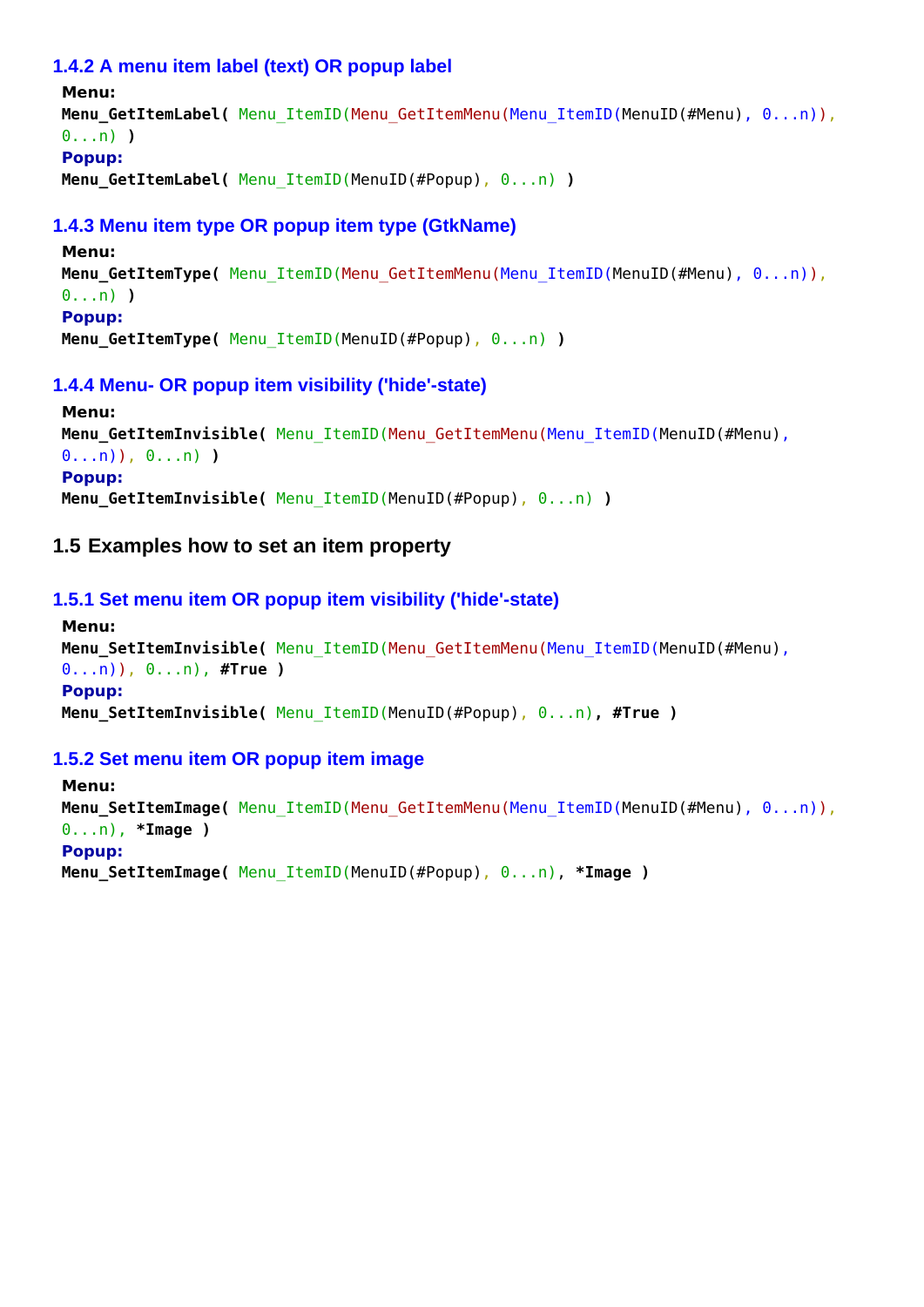# **2. Functions for Menue-/PopupExtension**

### **2.0.1 Menu\_ItemID(\*MenuID, nthItem)**

Reads the GtkWidget-pointer (address) of an item or title. The same as MenuID() in PureBasic for the whole menu but for the single entries.

### **Parameters**

| *MenuID | NOT what's called MenulD in PB!                                        |  |  |  |
|---------|------------------------------------------------------------------------|--|--|--|
|         | The address of an the current number within a menu.                    |  |  |  |
|         | The menu can be the                                                    |  |  |  |
|         | MenuID(#Menu) from PureBasic for the titles, or                        |  |  |  |
|         | Menu on titles or                                                      |  |  |  |
|         | SubMenu on items in Menues.                                            |  |  |  |
| Index   | the current number (index) within the menu from *MenuID, $(0 \dots n)$ |  |  |  |

#### **Return value**

Pointer / adress (=GtkWidget) of the MenuItem or #Null

## **2.0.2 Menu\_CountItems(\*MenuID)**

Count the items within a MenuBar or Menu

#### **Parameters**

\*MenuID NOT what's called MenuID in PB! The address of an the current number within a menu. The menu can be the MenuID(#Menu) from PureBasic for the **titles**, or Menu on *titles* or SubMenu on *items* in Menues.

#### **Return value**

Number of Items in Menu or #Null

### **2.0.3 Menu\_GetItemMenu(\*MenuItemID)**

Reads the GtkWidget-pointer (address) of a Menu or Submenu assigned to a Title or a MenuItem

### **Parameters**

\*MenuItemID NOT what's called MenuItemID in PB! The address (=widget, from **Menu\_ItemID(\*MenuID, nthItem)**) of the *title* or *item*.

#### **Return value**

Pointer / adress (=GtkWidget) of the Menu or #Null

### **2.0.4 Menu\_GetItemChecked(\*MenuItemID)**

Read whether a MenuItem is 'checked'.

### **Parameters**

\*MenuItemID NOT what's called MenuItemID in PB! The address (=widget, from **Menu\_ItemID(\*MenuID, nthItem)**) of the *title* or *item*.

### **Return value**

1 for checked, 0 for unchecked or if Item is no CheckItem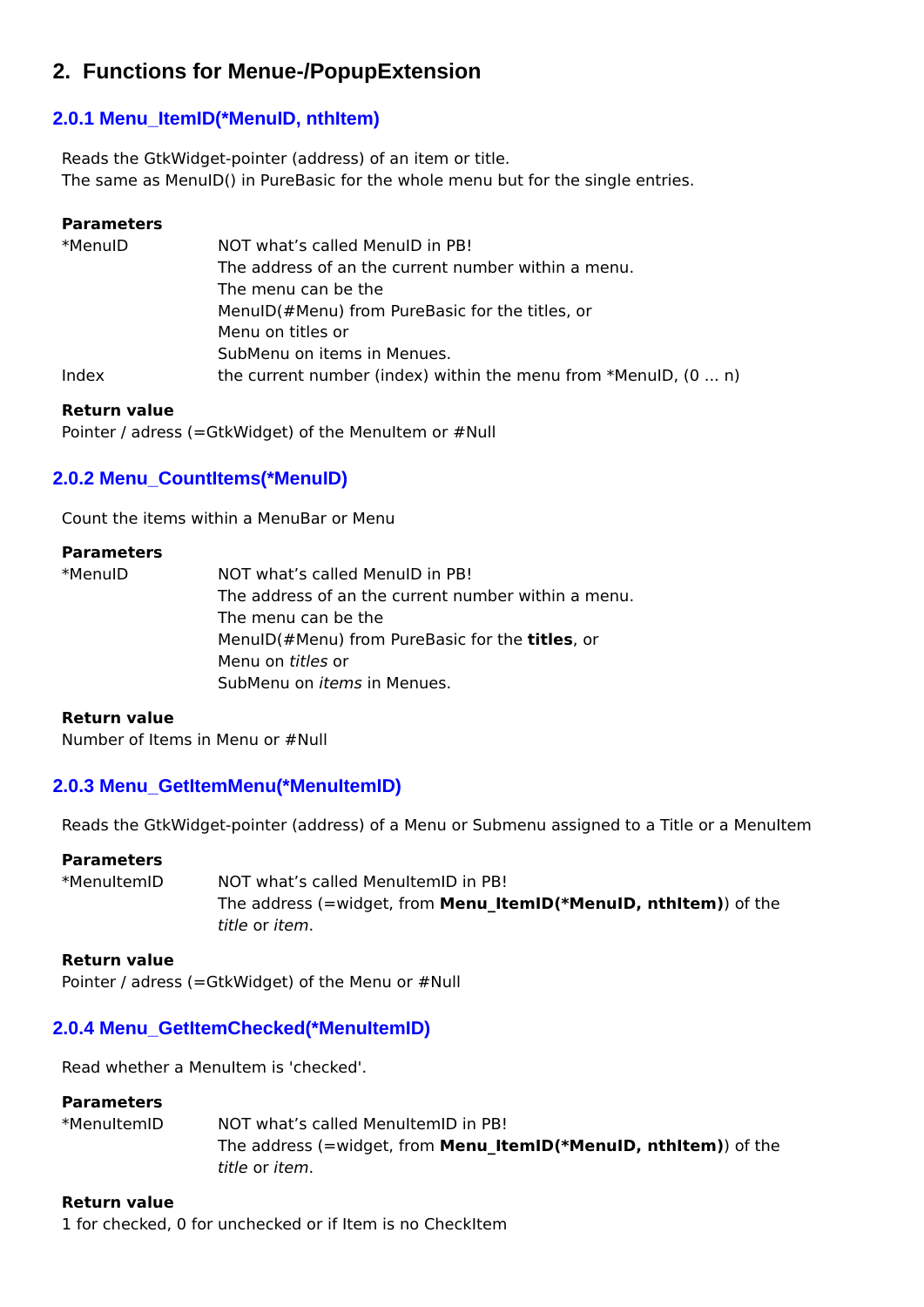### **2.0.5 Menu\_GetItemDisabled(\*MenuItemID)**

Read whether a MenuItem is 'disabled'.

#### **Parameters**

\*MenuItemID NOT what's called MenuItemID in PB! The address (=widget, from **Menu\_ItemID(\*MenuID, nthItem)**) of the *title* or *item*.

#### **Return value**

1 for disabled, 0 for not disabled

#### **2.0.6 Menu\_GetItemInvisible(\*MenuItemID)**

Read whether a MenuItem is 'hidden'.

#### **Parameters**

\*MenuItemID NOT what's called MenuItemID in PB! The address (=widget, from **Menu\_ItemID(\*MenuID, nthItem)**) of the *title* or *item*.

#### **Return value**

1 for hidden, 0 for visible

### **2.0.7 Menu\_GetItemLabel(\*MenuItemID)**

Reads the Text in the *title* or *item*.

#### **Parameters**

\*MenuItemID NOT what's called MenuItemID in PB! The address (=widget, from **Menu\_ItemID(\*MenuID, nthItem)**) of the *title* or *item*.

#### **Return value**

Item label (readable text) as string or "".

### **2.0.8 Menu\_GetItemType(\*MenuItemID)**

Reads the Gtk-Type (gtk\_widget\_get\_name()) of the item, like 'GtkMenu', ' GtkMenuItem', ' GtkRadioMenuItem, GtkCheckMenuItem, 'GtkSeparatorMenuItem', ('GtkImageMenuItem').

#### **Parameters**

\*MenuItemID NOT what's called MenuItemID in PB! The address (=widget, from **Menu\_ItemID(\*MenuID, nthItem)**) of the *title* or *item*.

#### **Return value**

GtkWidget type as string or "".

### **2.0.9 Menu\_GetSize(\*Widget, \*Width.integer, \*Height.integer)**

Reads width and height of Menu or MenuItem.

### **Parameters** \*Widget Address of (Pointer to) Menu, Submenu or MenuItem. \*Width Integer to place the width of the widget \*Height Integer to place the height of the widget